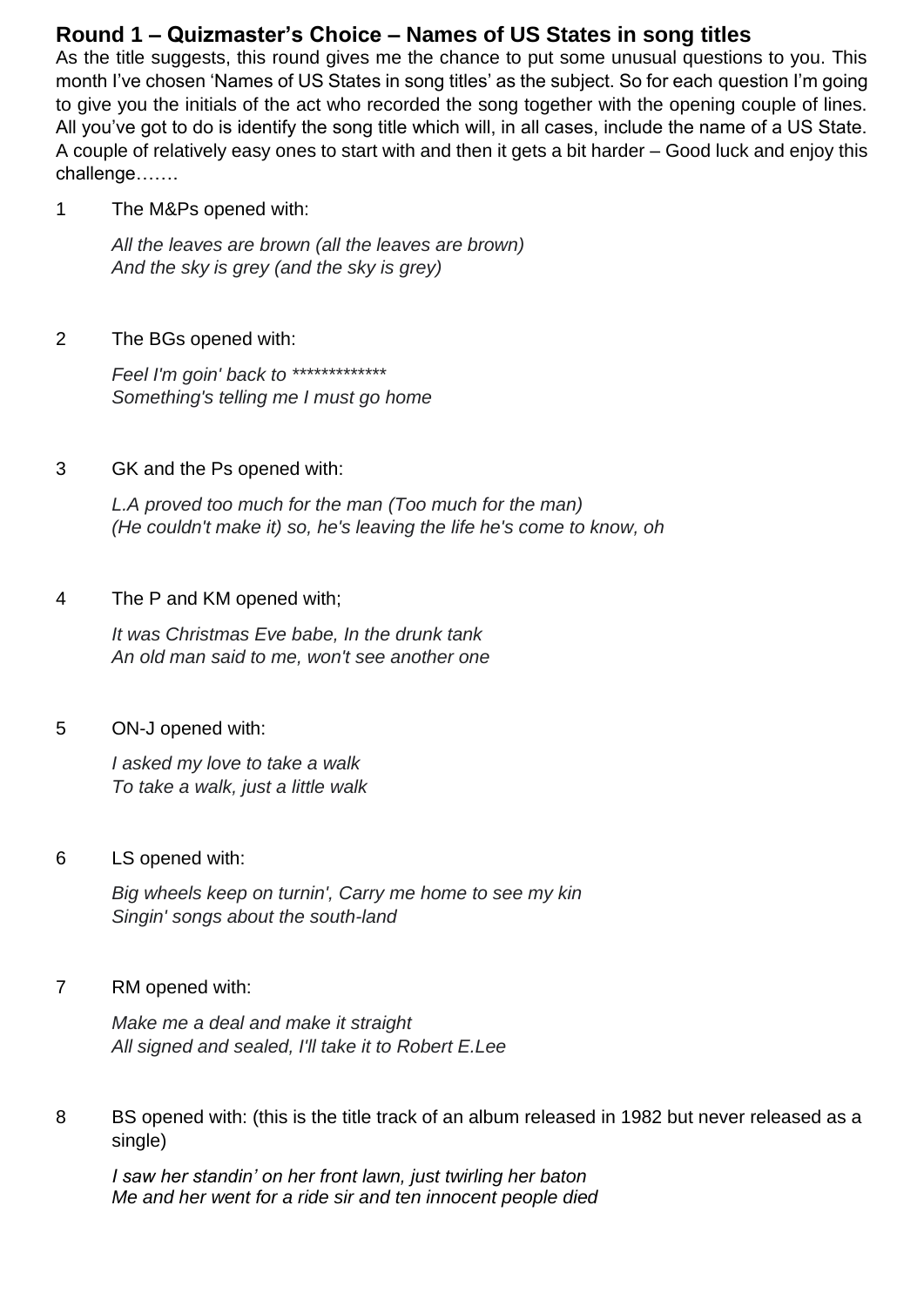# **Round 2 – Letter Link**

This round consists of 8 general knowledge questions where the last letter of the answer to question 1 will be the same as the first letter of the answer to question 2, and the final letter of the answer to question 2 will be the same as the first letter of the answer to question 3 and so on so forth down the 8 questions. When you get to question 8, the final letter of that answer will be the same as the first letter to the answer to question 1, thus completing the link.

- 1 What is the nickname of the Gravelly Hill interchange?
- 2 In 1938, which British Prime Minister claimed to have secured "peace in our time" with Hitler? (first name & surname required)
- 3 Who was the Greek goddess of victory whose name is also a well-known brand of modern day sportswear?
- 4 Which famous Australian born-US actor played General Custer in the 1941film *They died with their boots on*? (first name & surname required)
- 5 Which is the world's longest river?
- 6 Which American novelist wrote the books *A Farewell to Arms* and *For whom the bell tolls*? (first name & surname required)
- 7 The Archbishop of *where* signs himself Ebor?
- 8 Which modern day pop group take their name from the name of a South African football team?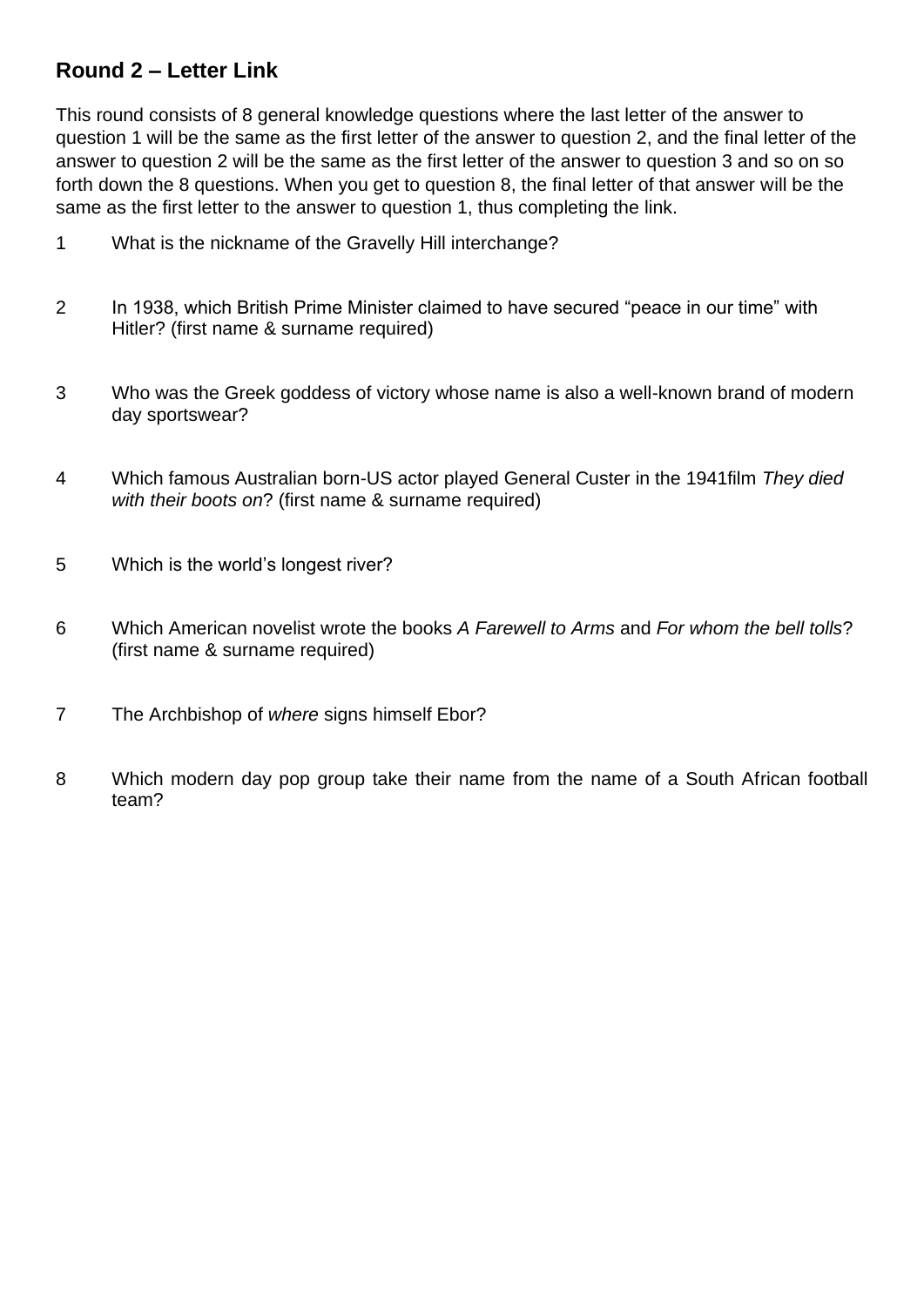## **Round 3 – Sum total**

In this round all the answers are numbers and the 'sum total' of your 8 answers should be 2101

- What is the current rate of VAT in Britain levied on the majority of goods?
- What is the two-digit country calling code for France; is it 22, 33 or 44?
- In the Simon & Garfunkel song *Scarborough Fair* the names of how many herbs are mentioned?
- In the Disney film, how many of the dwarves wear glasses?
- In which year of the 1990s was Hong Kong given back to China by Britain?(4 digit answer required)
- In how many films did George Lazenby portray James Bond?
- In the *Arabian Nights*, how many thieves did Ali Baba meet with?
- How many points are awarded for a try in Rugby Union?